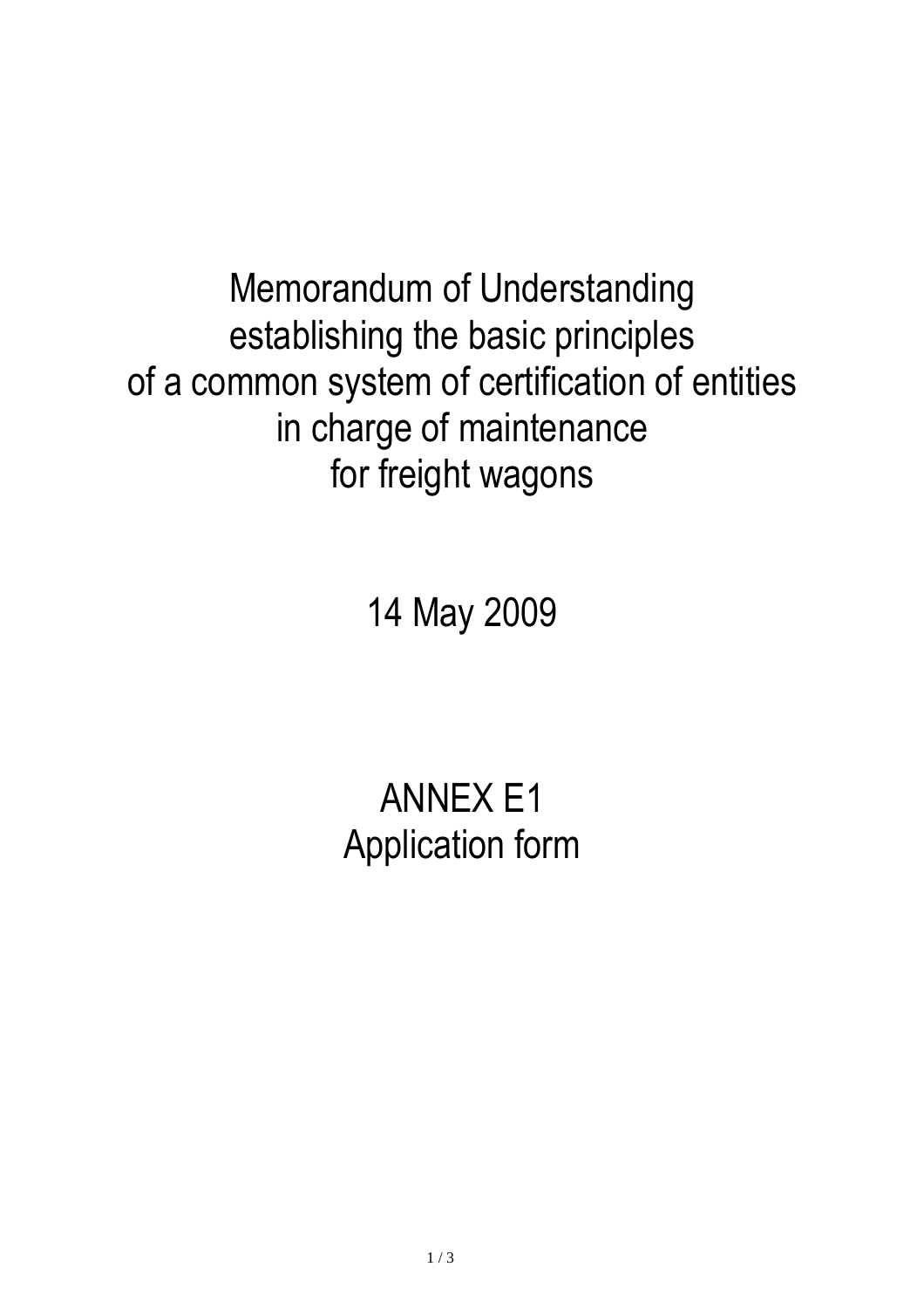

## **APPLICATION for a CERTIFICATE for the ECM MAINTENANCE SYSTEM**

Application for Certificates confirming acceptance of the Maintenance System of an Entity in charge of Maintenance in conformity with the Memorandum of Understanding and its national implementation measures

|     |                                                                 | <b>Certification Body reference number</b>                     |                                                        |     |                     |                      |  |  |
|-----|-----------------------------------------------------------------|----------------------------------------------------------------|--------------------------------------------------------|-----|---------------------|----------------------|--|--|
|     |                                                                 |                                                                | <b>CERTIFICATION BODY CONTACT INFORMATION</b>          |     |                     |                      |  |  |
| 1.1 | <b>Certification Body</b><br>addressed for the request          |                                                                |                                                        |     |                     |                      |  |  |
| 1.2 | Complete postal address<br>(street, postal code, city, country) |                                                                |                                                        |     |                     |                      |  |  |
|     | <b>APPLICANT INFORMATION</b>                                    |                                                                |                                                        |     |                     |                      |  |  |
| 2.1 | Legal denomination                                              |                                                                |                                                        |     |                     |                      |  |  |
| 2.2 | Complete postal address (street,<br>postal code, city, country) |                                                                |                                                        |     |                     |                      |  |  |
| 2.3 | Phone number                                                    |                                                                |                                                        | 2.4 | Fax number          |                      |  |  |
| 2.5 | Email address                                                   |                                                                |                                                        | 2.6 | Website             |                      |  |  |
| 2.7 | National registration number                                    |                                                                |                                                        | 2.8 | VAT No              |                      |  |  |
| 2.9 | Other information                                               |                                                                |                                                        |     |                     |                      |  |  |
|     | <b>Contact person information</b>                               |                                                                |                                                        |     |                     |                      |  |  |
| 3.1 | Family name and first name                                      |                                                                |                                                        |     |                     |                      |  |  |
| 3.2 | Complete postal address (street,<br>postal code, city, country) |                                                                |                                                        |     |                     |                      |  |  |
| 3.3 | Phone number                                                    |                                                                |                                                        | 3.4 | Fax number          |                      |  |  |
| 3.5 | Email address                                                   |                                                                |                                                        |     |                     |                      |  |  |
|     | <b>APPLICATION DETAILS</b>                                      |                                                                |                                                        |     |                     |                      |  |  |
|     | This application is for a                                       |                                                                |                                                        |     |                     |                      |  |  |
| 4.1 | new certificate                                                 |                                                                | updated/amended certificate<br>4.2                     |     |                     |                      |  |  |
| 4.3 | renewed certificate                                             | EU Identification Number of<br>4.4<br>the previous Certificate |                                                        |     |                     |                      |  |  |
|     | <b>Operation's details</b>                                      |                                                                |                                                        |     |                     |                      |  |  |
|     |                                                                 | 5.1                                                            | Keeper                                                 |     | 5.2                 | Maintenance provider |  |  |
|     | Type of company                                                 | 5.3                                                            | Railway Undertaking /<br><b>Infrastructure Manager</b> |     | Others<br>(specify) |                      |  |  |
|     | Maintenance is                                                  | 5.4                                                            | done with own means                                    |     |                     |                      |  |  |
|     |                                                                 | 5.5                                                            | contracted out                                         |     |                     |                      |  |  |
| 5.6 | Service to begin in                                             |                                                                |                                                        |     |                     |                      |  |  |